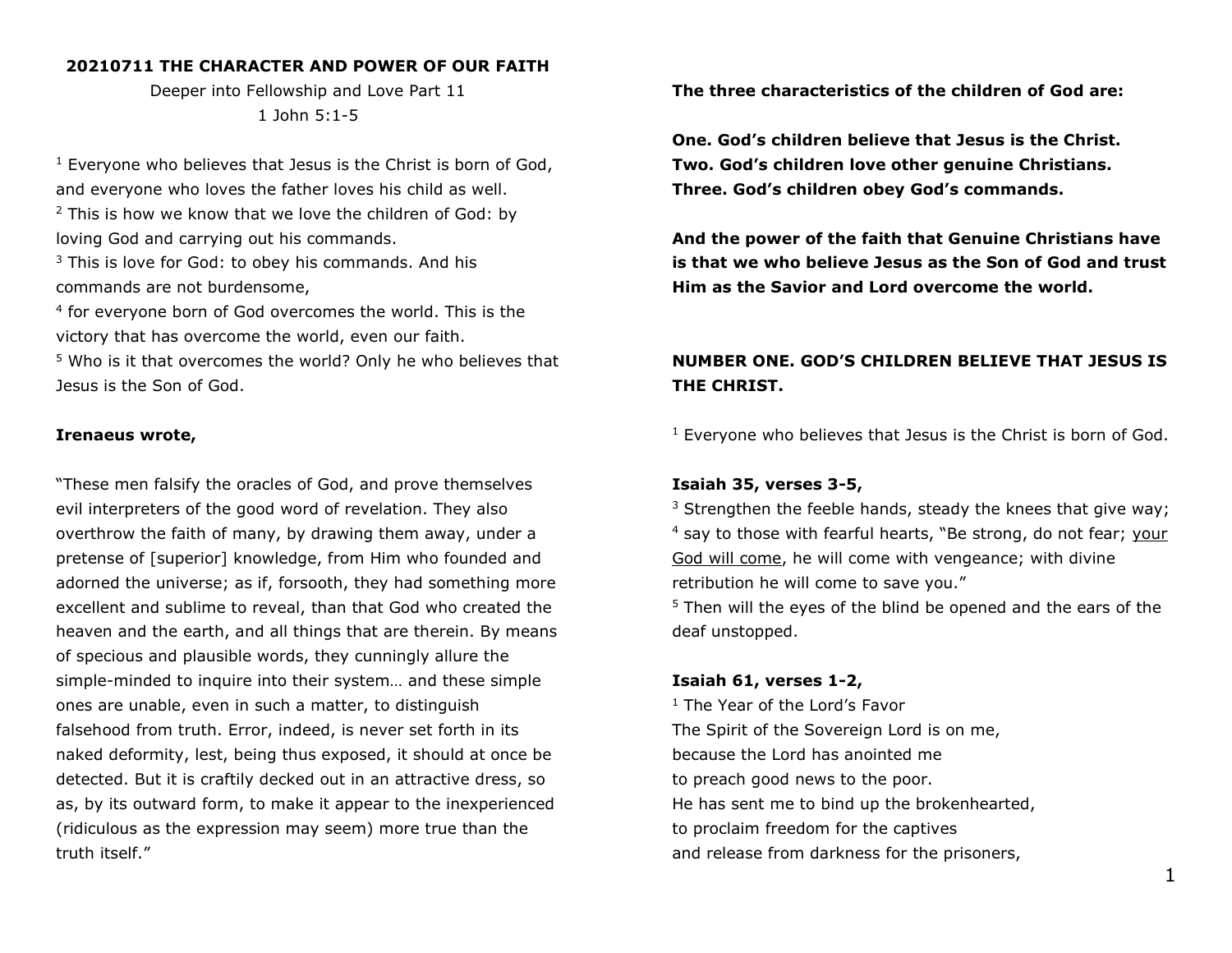<sup>2</sup> to proclaim the year of the Lord's favor and the day of vengeance of our God, to comfort all who mourn,

### **Luke 4, verses 18 and 21,**

<sup>18</sup> "The Spirit of the Lord is on me, because he has anointed me to preach good news to the poor. He has sent me to proclaim freedom for the prisoners and recovery of sight for the blind, to release the oppressed,

<sup>19</sup> to proclaim the year of the Lord's favor."

<sup>20</sup> Then he rolled up the scroll, gave it back to the attendant and sat down. The eyes of everyone in the synagogue were fastened on him,

 $21$  and he began by saying to them, "Today this scripture is fulfilled in your hearing."

### **John 1, verse 12,**

<sup>12</sup> Yet to all who received Jesus, to those who believed in Jesus' name, Jesus gave the right to become children of God—

### **Isaiah 17. Verse 7,**

<sup>7</sup> In that day men will look to their Maker and turn their eyes to the Holy One of Israel.

# **NUMBER TWO. GOD'S CHILDREN LOVE OTHER GENUINE CHRISTIANS.**

 $1$  ... and everyone who loves the father loves his child as well.

 $2$  This is how we know that we love the children of God: by loving God and carrying out his commands.

John tells us how we know we love other Christians. Two barometers of our love for our brothers and sisters.

**One. Our love for God – that is, our life of worship.**

**Two. Carrying out His commands.** 

## **Hebrews 10, verse 25 says,**

 $25$  Let us not give up meeting together, as some are in the habit of doing, but let us encourage one another—and all the more as you see the Day approaching.

# **NUMBER THREE. GOD'S CHILDREN OBEY GOD'S COMMANDS.**

<sup>3</sup> This is love for God: to obey his commands. And his commands are not burdensome.

# **2 Peter 2, verse 7.**

 $<sup>7</sup>$  and if he rescued Lot, a righteous man, who was distressed by</sup> the filthy lives of lawless men

### **1 Timothy 6, verse 20,**

<sup>20</sup> Timothy, guard what God has entrusted to you. Avoid godless, foolish discussions with those who oppose you with their so-called knowledge.

**1 Peter 3, verses 15 and 16.**